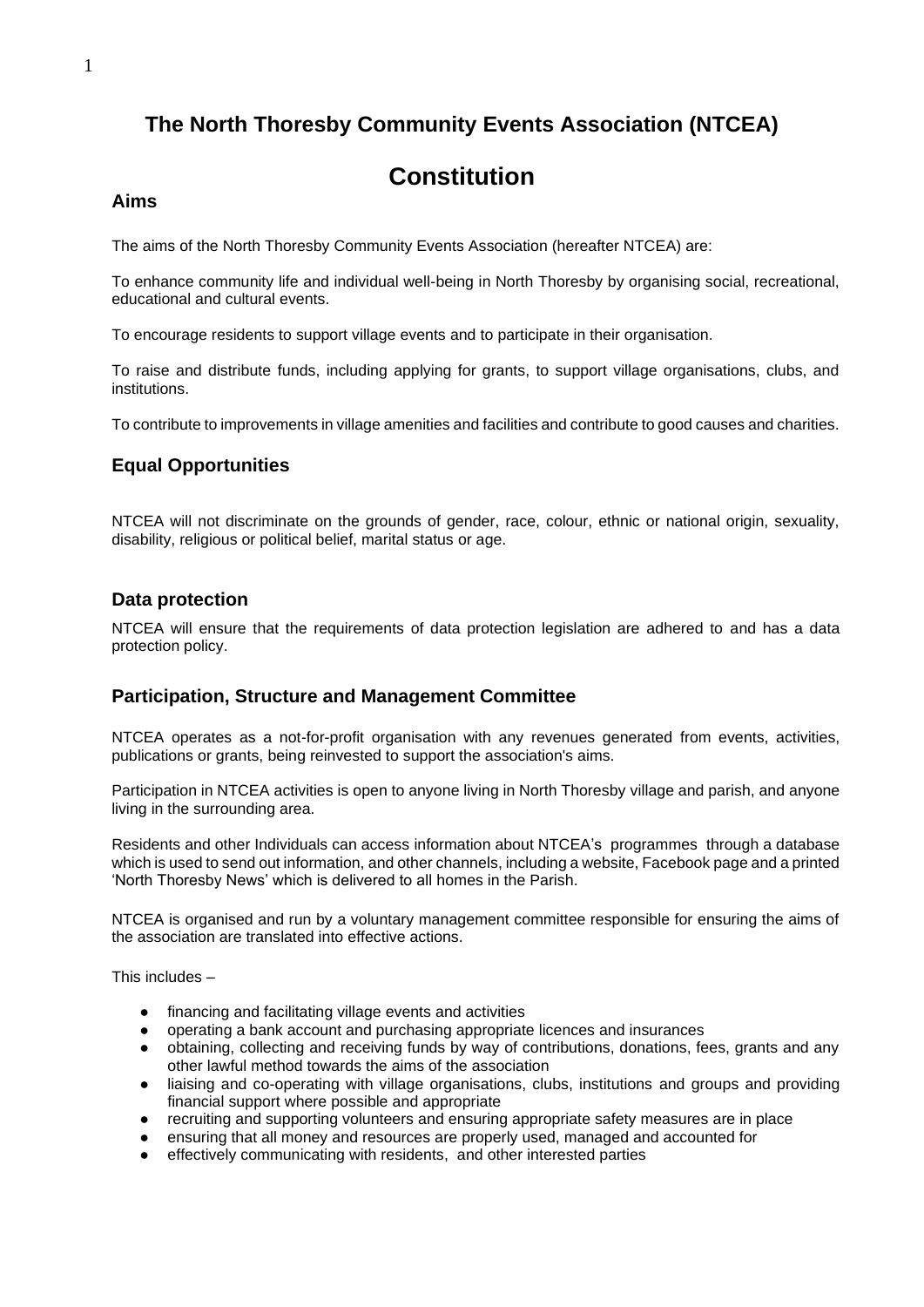## **Committee and Officers**

The management committee consists of not more than 12 members. Other individuals – for example, those responsible for leading other village groups - may be invited (or may request) to attend a management committee meeting in appropriate circumstances.

Committee members may volunteer, and/or be invited, and are co-opted by the existing management committee members. All committee members are expected to be actively engaged in the activities of the group. A more formal recruitment procedure may be introduced by the committee if deemed necessary.

Members serve at their pleasure. In extremis, a member could be invited to step down by a majority vote, with the chairman having a casting vote if required.

The committee may set up sub-committees to investigate specific matters or to organise events and activities falling under the umbrella of the organisation. These may have additional members from outside the organising committee and are chaired by a member of the committee itself.

Exact roles may vary. The lists below reflects current practise.

## **The Chair**

The chair's duties include:

- Preparing, in collaboration with the Secretary, the agenda and briefing papers for committee meetings – and ensuring these are sent out
- Chairing meetings
- Leading the strategic planning and review process
- Ensuring that actions agreed are followed through
- Setting timelines and priorities
- Representing NTCEA to outside bodies and speaking on behalf of NTCEA
- Liaising with, and supporting, other committee members in their roles
- Ensuring that decisions are made, agreed, summarised and communicated so that everyone understands the detail and consequences

## **The Vice Chair (or Chairs)**

The Vice Chair – or joint Vice Chairs - stand in for the Chair, assist the Chair and other officers in fulfilling their roles above and undertake leadership of specific activities or events.

## **Chairs of Sub-Committees**

Chairs of sub-committees perform roles in the sub-committees parallel to that of the main Chair and report back to the management committee.

## **The Treasurer**

The Treasurer is responsible for taking care of the money and overseeing the finances and accounts. The role of treasurer includes:

- Overseeing and controlling the association's finances
- Checking and paying the association's invoices and bills
- Helping coordinate funding applications
- Maintaining accounts and preparing them at least quarterly and at the end of each financial year.
- Making sure that committee members are reimbursed for any expenses they incur on behalf of NTCEA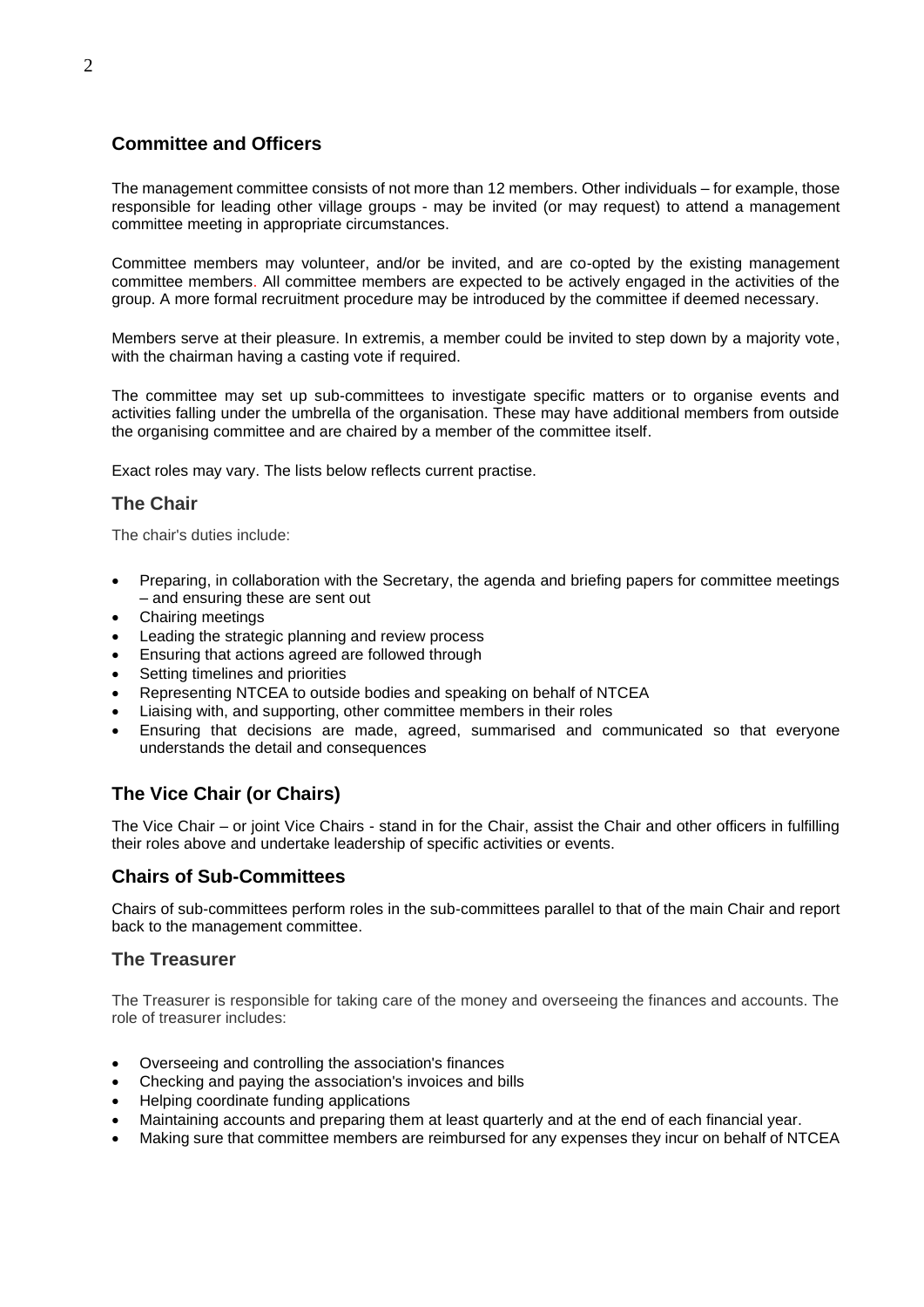## **The Secretary**

The role of the secretary, in conjunction with the Chair, includes:

- Asking management committee members what items they want to be included on the agenda prior to meetings
- Sending out the agenda, minutes and reports of meetings<br>● Taking minutes at meetings or delegating minute-taking to
- Taking minutes at meetings or delegating minute-taking to a named individual
- Ensuring that records are kept.
- Filing all the paperwork and records associated with NTCEA
- Ensuring that data bases of contacts are kept up to date
- Ensuring that Data Protection and any other privacy legislation is adhered to

## **The President**

The role of President is an honorary one and is bestowed on a member of the community with a distinguished record in community activity.

## **Meetings**

At the beginning of each financial year, the management committee will hold a 'review and forward planning' meeting and publish a report.

It will follow this with an open meeting to report to residents, and others who participate in the group's activities, on the organisations' activities, expenditure current and future plans.

Full management committee meetings will be held at least 3 times a year in addition to the annual review meeting. Sub-committees meet as and when required.

Decisions may be made by email discussion and agreement.

The committee works on the basis of consensus and votes are generally not taken but can be if any member requests it. In the case of a vote being taken a 2/3<sup>rds</sup> majority is necessary.

No significant policy, financial or other decisions are made without all committee members being consulted, where at all possible. The quorum is 2/3<sup>rds</sup> of the current membership.

Such issues will be flagged up in at least 5 days before a meeting with full briefing material.

An agenda and any relevant papers are sent out in good time before meetings by email.

Committee members are always to treat each other with courtesy and respect and by all methods of communication.

#### **Finance**

All money raised by or on behalf of NTCEA is only to be used to further the aims of the group.

Accounts are maintained on behalf of NTCEA at a bank agreed by the management committee.

Three cheque signatories will be nominated by the Committee (one to be the Treasurer). The signatories must not be related nor members of the same household. Two signatures on every cheque.

The Association has a debit card which can be used by the Chair and Treasurer to pay invoices or order goods and services relating to activities and events which are in line with the objectives of the Association.

The approval of expenditures and related procedures are regulated by the Associations financial protocols. See separate document.